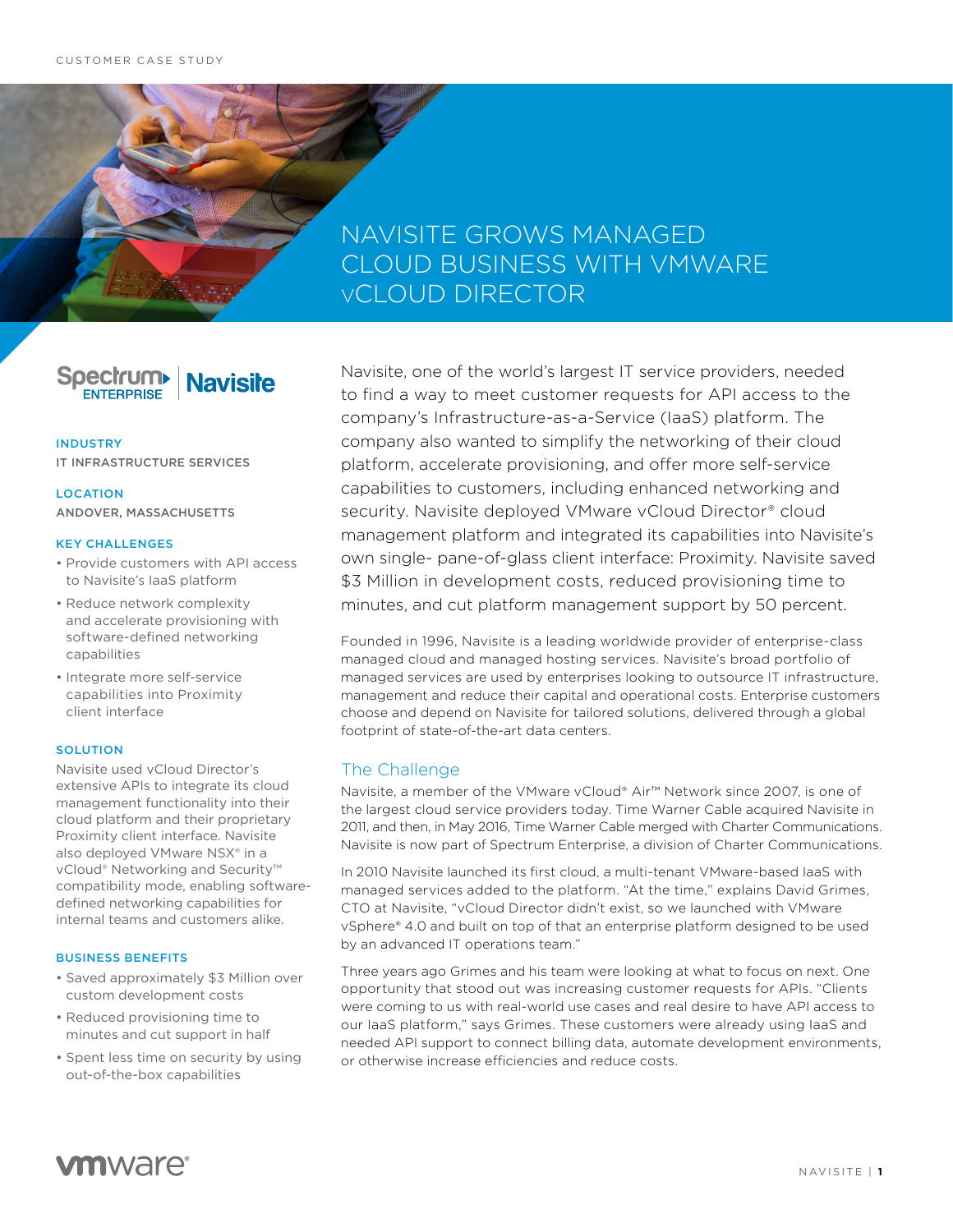*"*With vCloud Director we cut provisioning time from one or two days to a matter of minutes, because the platform is APIenabled and fully automated, and we can manage the environment with roughly half the resources."

DAVID GRIMES CHIEF TECHNOLOGY OFFICER NAVISITE

#### VMWARE FOOTPRINT

- VMware vCloud Director
- VMware NSX
- VMware vSphere®

#### PLATFORM

• VMware vCloud Director cloud management platform

According to Grimes, Navisite's cloud platform also needed more automation, faster provisioning, and enhanced security services to meet the demands of its enlarged, post-merger customer base, and these capabilities needed to be integrated into the company's single-pane-of-glass Proximity customer interface. Grimes was also looking to enable software-defined networking (SDN) capabilities in order to expand features, reduce costs, provisioning times, and complexity related to network configurations.

# The Solution

Grimes knew he needed a major upgrade to Navisite's cloud platform to meet these needs, and he saw three options: "We could map the vCloud Director API, or other APIs, to our existing vSphere platform; build our own completely new platform; or pivot to vCloud Director and get a prebuilt platform with a strong ecosystem." Grimes' team deemed the first option as too difficult in consideration of available technology, and the second option, building a new platform, as possible, but with limited potential without an established ecosystem to leverage.

Grimes had been tracking the progress of vCloud Director, and he felt that version 5.1, released in 2012, had robust and mature API and SDN capabilities that could reliably be deployed and meet the needs of his customers. Grimes explains, "The software-defined networking model available in vCloud Director 5.1 was compelling enough for us to embrace the vCloud Director platform," because of the SDN's ability to reduce physical network complexity and hardware requirements, improve security, and to accelerate network provisioning. An additional factor was VMware's engineering strength and commitment to the platform. "We believed VMware would deliver quality features at a rate that would surpass our own," says Grimes.

Navisite launched its vCloud Director solution in 2013 with version 5.1, and they are running version 8.10 today with plans to adopt 8.20 shortly after its release. Navisite used vCloud Director's extensive APIs and integrated its capabilities into Proximity, the company's primary client interface. Proximity makes all key services and information readily accessible to Navisite customers. Adding vCloud Director capabilities into Proximity helped Navisite achieve its strategic objective of providing customers with an all-encompassing, powerful, differentiated portal experience.

Navisite also provides customers with native access to the vCloud Director APIs, giving Navisite the ability to meet customer requests for a range of API implementations and to expand the scope and depth of its offerings. Additionally, Navisite has deployed VMware NSX network virtualization in a VMware vCloud Networking and Security™ compatibility mode with vCloud Director, enabling a range of software-defined networking capabilities, including critical security services.

# Business Results & Benefits

Grimes says the vCloud Director solution has been transformative to Navisite because it has provided the API access and SDN capabilities the company needed while allowing his team to focus on enhancing their platform and optimizing their customer experience. As a result, Navisite:

## Saved Approximately \$3 Million

Grimes believes it would have been hard to build the software-defined networking